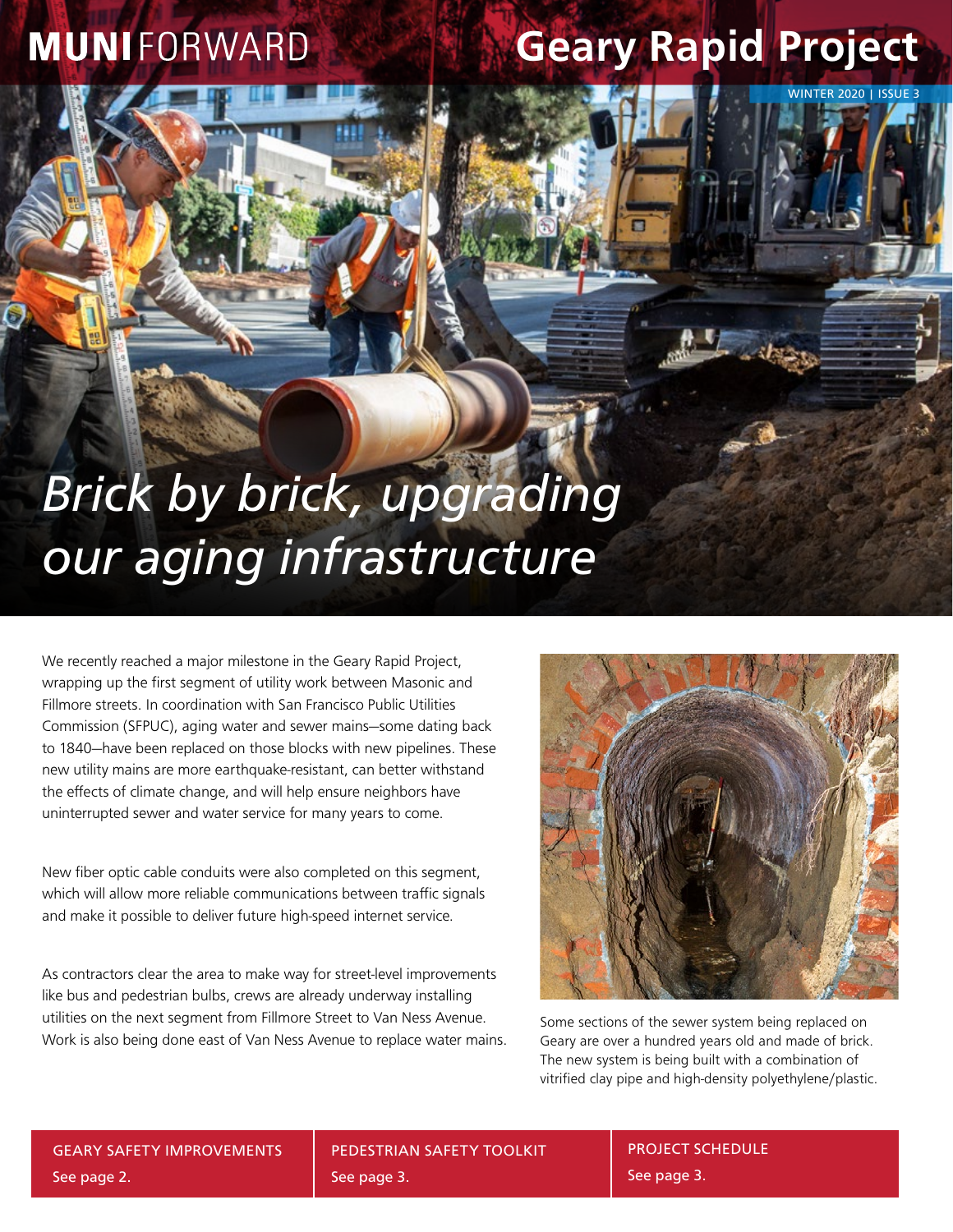### **Safety improvements are coming to Geary**

#### *By Amy Fowler*

Geary has the unfortunate designation of being part of San Francisco's "High-Injury Network", meaning that it's one of only 13 percent of city streets where 75 percent of severe and fatal traffic injuries occur. Or, to look at it another way, a person walking on Geary is eight times more likely to be involved in a serious collision than on the average street in San Francisco. And seniors are at an even greater risk, comprising at least half of traffic fatalities.

To address this problem, the Geary Rapid Project includes a host of safety improvements from Stanyan to Market streets. Crews recently installed new pedestrian bulbs at O'Farrell and Larkin streets, the first of dozens of new bulbs that are planned at 18 intersections along the corridor. These pedestrian bulbs will include accessible curb ramps to allow people with disabilities to travel safely on the corridor, along with new curb ramps at some other locations where no pedestrian bulb is planned.

New or newly signalized crosswalks will also be installed at Commonwealth, Cook, Steiner, Webster and Buchanan streets, giving people more options to safely cross the street. These and four other crosswalks will have improved pedestrian refuges built in the medians—thumbnail-shaped concrete cutouts that provide a physical barrier to wait in if a person can't cross the street in one traffic signal cycle.

While refuges are a good tool in our safety arsenal, pedestrian walk signals should ideally be long enough to allow people of all abilities to comfortably cross the street. In fall 2019, several traffic signals along Geary were adjusted to meet new city standards and lengthen crossing times for people walking. Pedestrian countdown signals are also being added to intersections that don't have them already.

By spring 2021, when these improvements are expected to be completed, Geary will be a safer, more enjoyable place for people to walk.



Crews recently installed the first of several pedestrian bulbs planned as part of the project at O'Farrell and Larkin streets.



Rendering of future crosswalk that will be installed at Geary and Buchanan.

**The Geary Rapid Project, on Geary and O'Farrell between Stanyan and Market streets, aims to improve one of San Francisco's busiest corridors with much-needed safety improvements and more reliable bus service.**

#### **NEWSLETTER IS PRODUCED BY**

San Francisco Municipal Transportation Agency One South Van Ness Avenue San Francisco, CA 94103

(415) 646-2300 GearyRapid@SFMTA.com



### **You Asked!** *Can my business continue to receive deliveries during construction?*

Contractors are required to maintain access to properties' entryways at all times during construction. At times, crews may need to temporarily use loading spaces to access construction areas or store materials. While work zones typically can't be relocated, often we can find a mutually agreeable solution to coordinate around a business' loading schedule or create a new loading zone. If your business has a loading zone that is being impacted by construction, please contact the Geary Rapid Project team—we're here to help!

【 311 Free language assistance / 免費語言協助 / Ayuda gratis con el idioma / Бесплатная помощь переводчиков / Trợ giúp Thông dịch Miễn phí / Assistance linguistique gratuite / 無料の言語支援 / 무료 언어 지원 / خط المساعدة المجانى على الرقم / Libreng tulong para sa wikang Filipino / การช่วยเหลือทาง ด้านภาษาโดยไม่เสียค่าไซ้จ่าย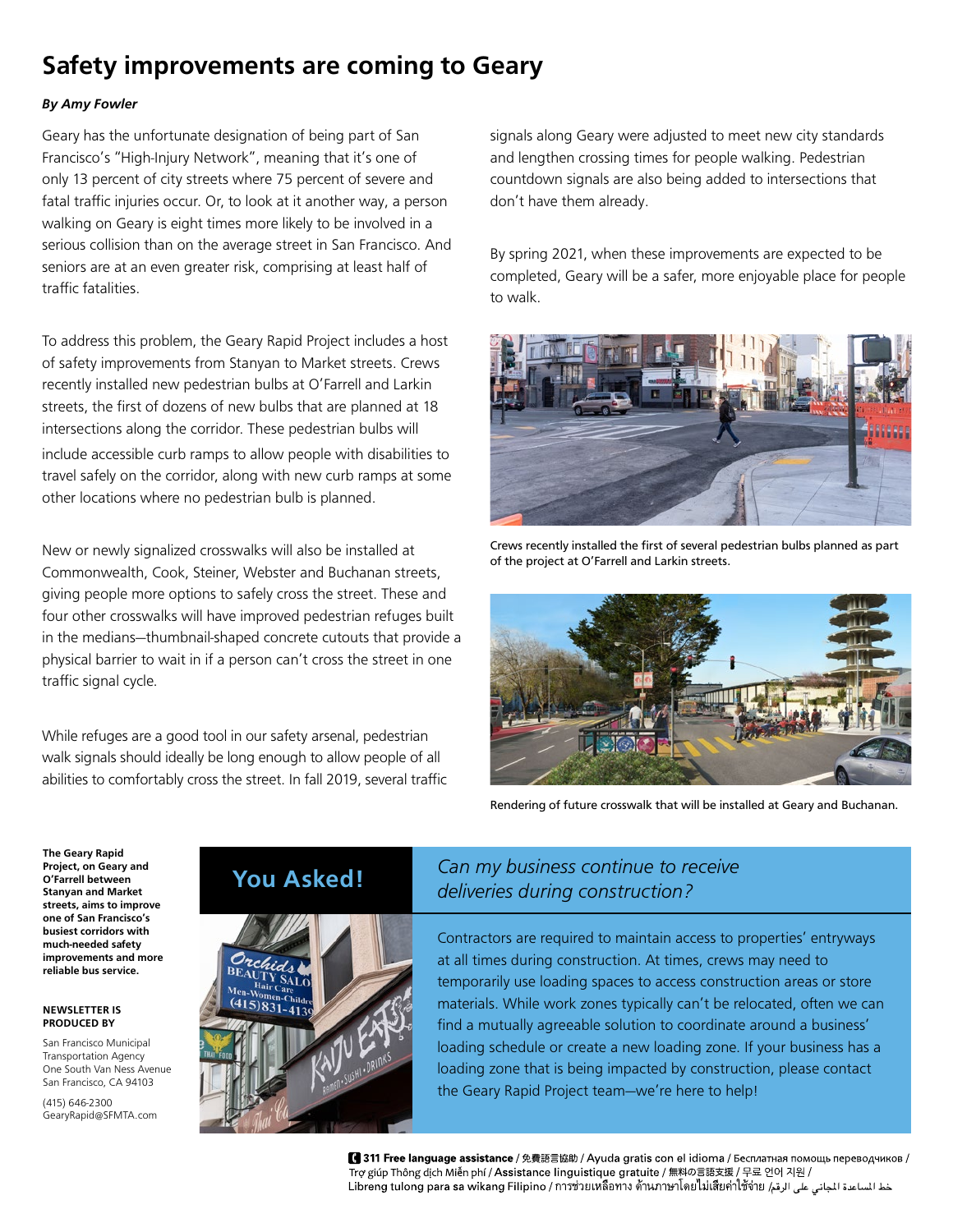### **Breaking down the tools in our pedestrian safety toolkit**

#### *By Sophia Scherr*

In addition to making transit more reliable, the Geary Rapid Project is improving safety for pedestrians by incorporating Vision Zero SF, the City of San Francisco's commitment to eliminate traffic deaths, safety treatments into the project design.

Beyond street design and engineering, there are two other areas of efforts to improve traffic safety: education and enforcement. "Educating the public on traffic safety and safety tools is one of the goals of Vision Zero SF," said Uyen Ngo, Outreach and Education Coordinator for the program, who recently worked with the Geary Rapid Project team to provide important Vision Zero Speed Safety campaign materials to Kaiser Permanente and Japantown garage drivers and employees.

A plethora of safety treatments are being implemented as part of the project and across the City, but the terminology can be confusing. Here's a breakdown of some of the tools in our safety toolkit, so that you can be a pedestrian safety expert.



**Daylighting** – Makes people walking more visible to drivers by converting the parking space closest to the intersection to a red painted curb



**Advanced limit lines** – Provides extra space between vehicles stopping at intersections and people in the crosswalk



**Painted safety zones** – Quick and cost-effective way to create distance between people walking and turning vehicles, and prompts vehicles to slow down as they turn



**Pedestrian bulbs** – Extends the sidewalk at intersection corners to make pedestrians more visible to motorists, shortens crossing distances and reduces vehicle turning speeds



**Pedestrian countdown signals**  Let people walking know how much time they have left to safely cross the street



**Rapid flashing beacon (RFP)**  Improvement to traditional crosswalk that uses LED flashing lights to make drivers more aware of people in the crosswalk



**Shark's teeth** – Shows drivers where to yield to pedestrians for safer crossings

Have you spotted one of these pedestrian safety treatments on Geary or somewhere else? Snap a picture and send it to **GearyRapid@SFMTA.com** to win a Geary Rapid Project goodie bag!



#### **PROJECT SCHEDULE**